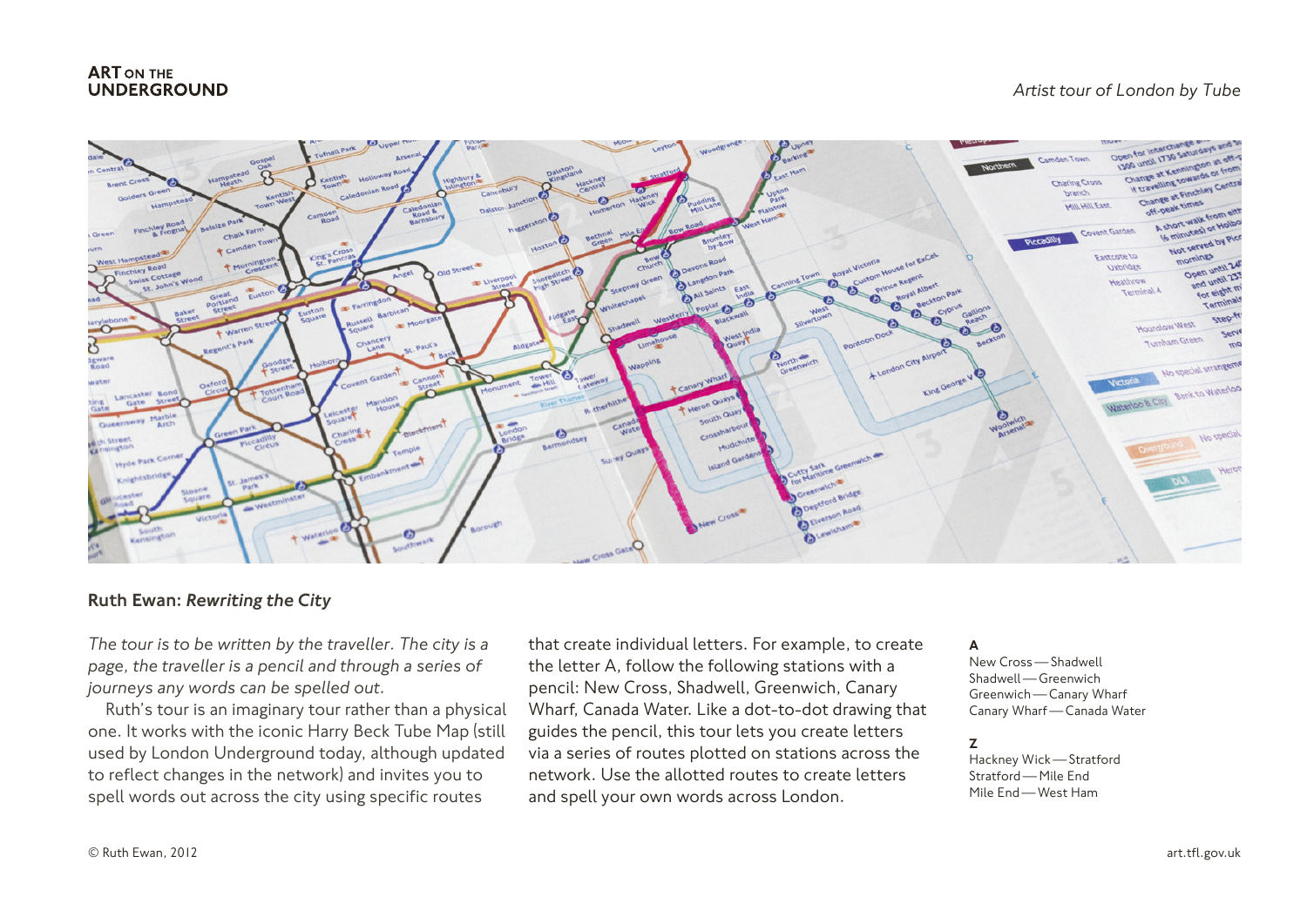# **ART ON THE UNDERGROUND**

#### List of stations

A

New Cross—Shadwell Shadwell—Greenwich Greenwich—Canary Wharf Canary Wharf—Canada Water

#### B

Epping—Leytonstone Leytonstone—Woodford *via Hainault*

# $\mathsf{C}$

Piccadilly Circus—Green Park Green Park—Victoria Victoria—Westminster

#### D

West Ham—Bow Road Bow Church—Poplar Poplar—Canning Town Canning Town—Stratford International

# E

Baker Street—Edgware Road Edgware Road—Victoria Victoria—Notting Hill Gate Notting Hill Gate—Marble Arch

#### F

Piccadilly Circus—Green Park Green Park—Vauxhall Vauxhall—Victoria Victoria—Westminster

West Ham—Bow Road Bow Church—Poplar Poplar—Canning Town Canning Town—West Ham West Ham—Canning Town Canning Town—Canary Wharf

# H

G

Green Park—Vauxhall Vauxhal—Victoria Victoria—Embankment Embankment—Leicester Square Leicester Square—Kennington

I West Ruislip—Greenford

J

Holland Park—West Kensington West Kensington—Holland Park Holland Park—Shepherd's Bush Shepherd's Bush—Queensway

#### K

Bond Street—Green Park Green Park—Victoria Victoria—Green Park Green Park—Oxford Circus Oxford Circus—Green Park Green Park—Westminster

# L

Park Royal—Acton Town Acton Town—Turnham Green

# M

Green Park—Baker Street Baker Street—Oxford Circus Oxford Circus—Warren Street Warren Street—Leicester Square

#### N

Pimlico—Green Park Green Park—Waterloo Waterloo — Leicester Square

#### O

Notting Hill—Bond Street Bond Street—Green Park Green Park—Victoria Victoria—Notting Hill Gate *Circle Line*

#### P

Stratford—Woodford Woodford—Leytonstone *via Hainault*

#### Q

Bond Street—Notting Hill Gate Notting Hill Gate—Victoria *Circle Line* Victoria—Green Park Green Park—Bond Street Bond Street—Green Park Green Park—Stockwell

# R

Vauxhall—Green Park Green Park—Piccadilly Circus Piccadilly Circus—Charing Cross Charing Cross—Embankment Embankment—Victoria Victoria—Westminster Westminster—Southwark

# S

West Ham—Bow Road Bow Church—Poplar Poplar—Canning Town Canning Town—Canary Wharf *Jubilee Line*

#### T

Bayswater—Gloucester Road *Circle Line* Gloucester Road—Notting Hill Gate *Circle Line* Notting Hill Gate—Holland Park Holland Park—Queensway

#### $\mathbf{U}$

Baker Street—Green Park Green Park—Leicester Square Leicester Square—Warren Street

#### V

Hampstead—Camden Town Camden Town—Tufnell Park

#### W

Shoreditch High Street—Shadwell Shadwell—Poplar Poplar—Devons Road Devons Road—Poplar Poplar—Canning Town Canning Town—West Ham

#### X

Baker Street—Piccadilly Circus Piccadilly Circus—Oxford Circus Oxford Circus—Warren Street Warren Street—Green Park

#### Y

Wanstead Park—Barking Barking—Elm Park Elm Park—West Ham

#### Z

Hackney Wick—Stratford Stratford—Mile End Mile End—West Ham

# *Artist tour of London by Tube*